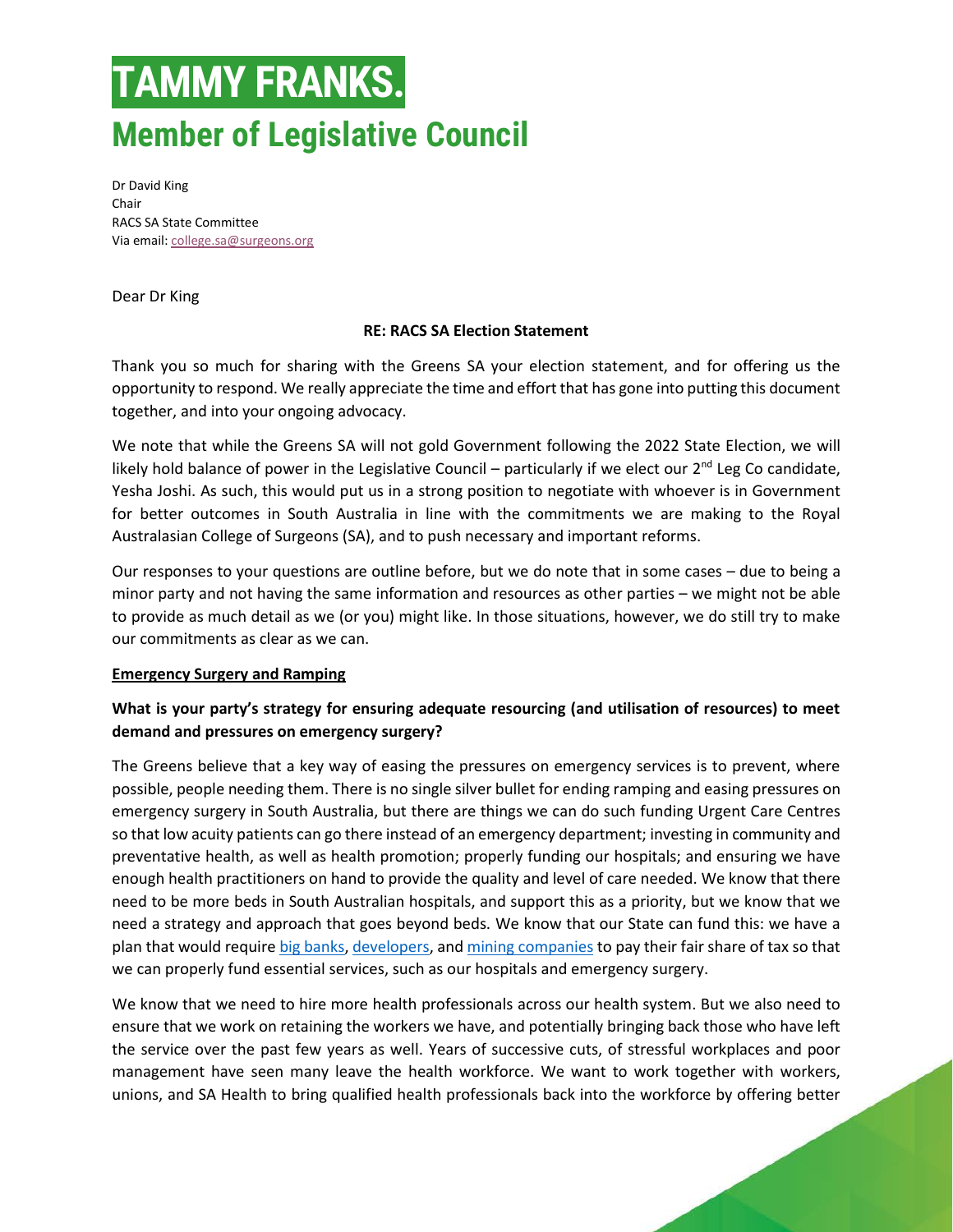conditions, hours, culture and pay. It is no less than what all health workers in our State deserve. The Greens want to work on retention strategies and to address the very real concerns that have been raised by health practitioners over the past two years. We need to work together to fix the pressing issues in our health system to ensure that we can provide care for those who need it in our State, and simultaneously ensure those in our health system have a healthy workforce as well. We also want to do what should have been done over these past two years, and that is to invest in the training and retention of more health professionals. Not everyone in the health workforce now is going to be there in a years' time, even if we work together to improve our health system and workforce - and given the past few years, even before the pandemic, that's understandable. But as we work to do better, we also need to work to ensure that we are supporting the future of this workforce, and that we have enough trained professionals to provide adequate and appropriate levels of care for South Australians.

A key part of the Greens' approach to Health policy is that we firmly believe that South Australia's approach to public health should be guided by the World Health Organisation definition of health as the state of complete physical, mental and social well-being and not merely the absence of disease or infirmity - and therefore we should seek a holistic approach to health that includes an emphasis on disease prevention, health promotion and social and environmental determinants of health.

A holistic approach means that we actually value and invest in, for example, preventative health programs and measures. Prevention is better than cure – not to mention cheaper -  and we must find ways to keep people healthier throughout their lives rather than just treating illnesses once people get sick. It is Greens policy to promote a model of health care delivery that is based on sustainable Primary Health Care centres (as opposed to GP super clinics) that have a more affordable and accessible staff and skill mix that includes doctors, nurses, occupational therapists, physiotherapists, and health promotion officers. By picking up and addressing health problems early on, or preventing them, we are keeping people out of emergency departments and reducing the load on hospitals.

It is a great shame for our state that a range excellent preventative health programs such as OPAL were cut under the previous Government's McCann review reforms. The Greens want them to come back – funded and resourced properly. Indeed, health promotion services should firmly be the responsibility of Government for the benefit of the health of all South Australians. We need to be taking an active role in ensuring that there is a coordinated, state-wide approach to health promotion services, and the Greens are deeply committed to such a vision. You can read our full plan for ensuring we have healthy [communities here,](https://greens.org.au/sa/platform/healthy-communities) which includes a concrete vision for improving mental health services as well which we believe is vital to addressing ramping in our State.

The Greens are strongly committed to ensuring the South Australian community has access to quality, affordable health care – and we are particularly passionate about preventative and primary health care. You can read our [State health policy here,](https://greens.org.au/sa/policies/health) and our [national health policy principles here.](https://greens.org.au/policies/health)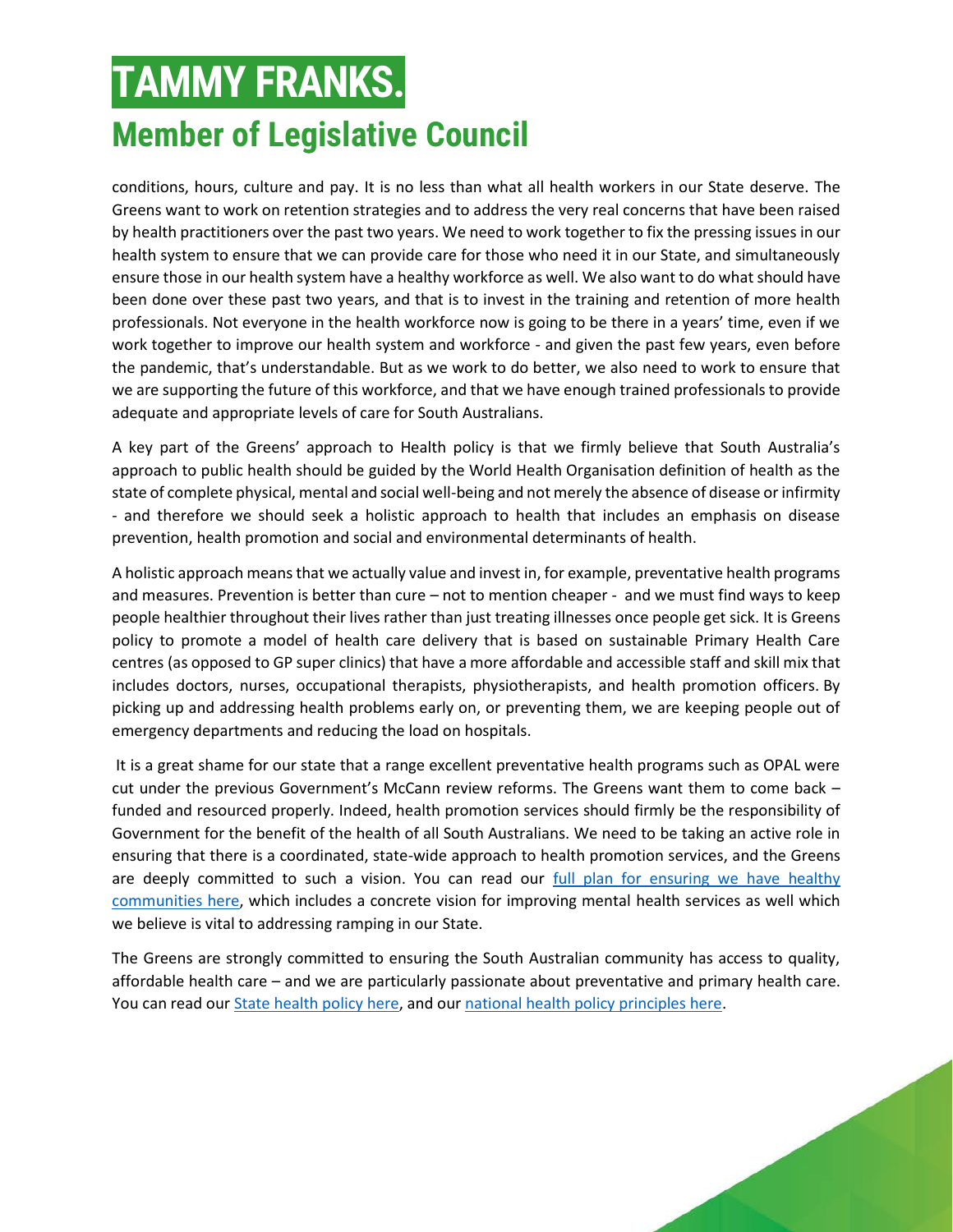## **Will your party commit to ongoing monitoring and measurement of emergency surgery demand levels, and use this information to create emergency surgery performance targets?**

Yes, absolutely. The Greens are committed to evidence-based policy making and we endeavor to ensure that the best information is available for making these decisions.

### **Clinician Engagement**

### **What is your engagement strategy to foster a culture of mutual respect and ensure that decision making is clinician-led?**

We are committed to working with clinicians, SA Health, and peak representative bodies go ensure that timely information across the surgery and health sector is being provided to decision-makers and their relevant networks. We would certainly support the continuation of consultation with both the Government and Opposition throughout the next electoral cycle, and would suggest the inclusion of members of the cross bench as well in those discussions due to the decision-making role smaller parties and independents also play.

#### **Will your party commit to regular meetings with RACS over the next four years?**

Yes. While we know that we won't be in Government, we will play a significant role on the crossbench – and could potentially hold the balance of power in our own right in the Legislative Council. We are more than happy – and indeed would appreciate the opportunity – to regularly meet with the RACS.

### **Infrastructure and Surgical Technology**

## **Does your party support the development of a new Women's and Children's Hospital? If so, what is your strategy to ensure that the new hospital service meets the demand pressures of the SA health system?**

Yes, the Greens are committed to ensuring we have a Women's and Children's Hospital that is modern, future-ready and fit for purpose. We would want to work with clinicians and consumer advocates, as well as SA Health, to ensure that we have a new Hospital that is properly equipped and designed for our State's needs, both now and into the future.

### **What will your party do to ensure that public patients have access to the highest quality surgical technology?**

The Greens are committed to working with clinicians and with SA Health to ensure that our health system has the highest quality surgical technology to ensure the best care we can for South Australians.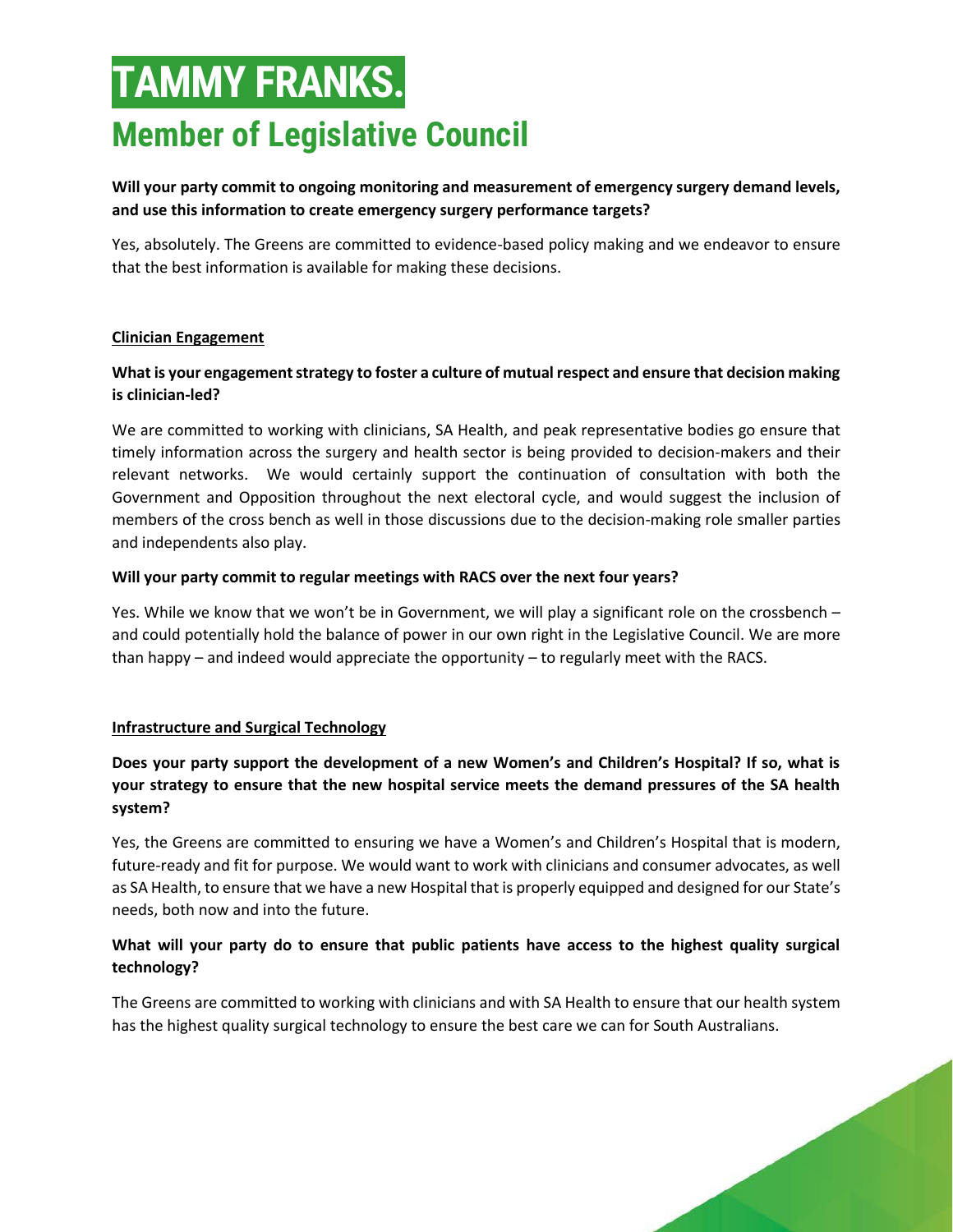## **Does your party remain committed to the development of a hybrid operating theatre at the RAH, and if so, are you able to provide a timeline for when the facility will be available?**

The Greens support the development of a hybrid operating theatre at the RAH, though unfortunately since we are not in Government we are not in a position to provide a timeline for when the facility would be available. We can, however, commit to keeping the pressure on whichever party forms Government to carry out this development in a timely manner.

### **Ongoing COVID-19 Response**

### **How will your party manage the issues around elective and outpatient waiting lists?**

The Greens would work together with both public and private providers to find a way to get through elective and outpatient waiting lists as efficiently and swiftly as possible. We recognise that people on elective surgery waiting lists have been waiting a long time for their respective surgeries and we don't want to see further delays where they are avoidable.

### **What are your party's long-term Covid-19 management strategy?**

If the Government is expecting South Australians to 'live with Covid', then they have to provide the supports and measures we need to do so. This means at-home testing for those who can't travel. It means easy access to free RATs. It's making sure we have the resources to manage the long-term effects of Covid on our community, and more. Some people aren't able to go to their regular GP while they have Covid, and telehealth appointments aren't always available - and we know that if you hurt yourself, or have other health issues they don't go away just because you have Covid. People still need to be able to access health care, and as we continue to see large numbers of cases in SA we need to ensure there is ongoing and dedicated support for those dealing with the long-term impacts of Covid. We want to see dedicated Covid clinics, free and ready access to RATs, more support for people with COVID-19, access to air filters for classrooms and community centres that aren't properly ventilated, and presumptive COVID-19 cover under the Return to Work Act for frontline workers. Our full plan for responding to the pandemic is [available online here.](https://greens.org.au/sa/platform/responding-to-pandemic)

## **How will your party ensure that the health system is adequately resourced in the event of future outbreaks?**

As outlined previously in our response, the Greens are committed to ensuring that our health services are properly funded and resourced. We are also committed to working with health practitioners to ensure we have suitable future planning – especially workforce planning – ongoing, to ensure that we are prepared for future outbreaks and pandemics.

#### **What is your party's telehealth strategy?**

The Greens support the ongoing provision and availability of telehealth services.